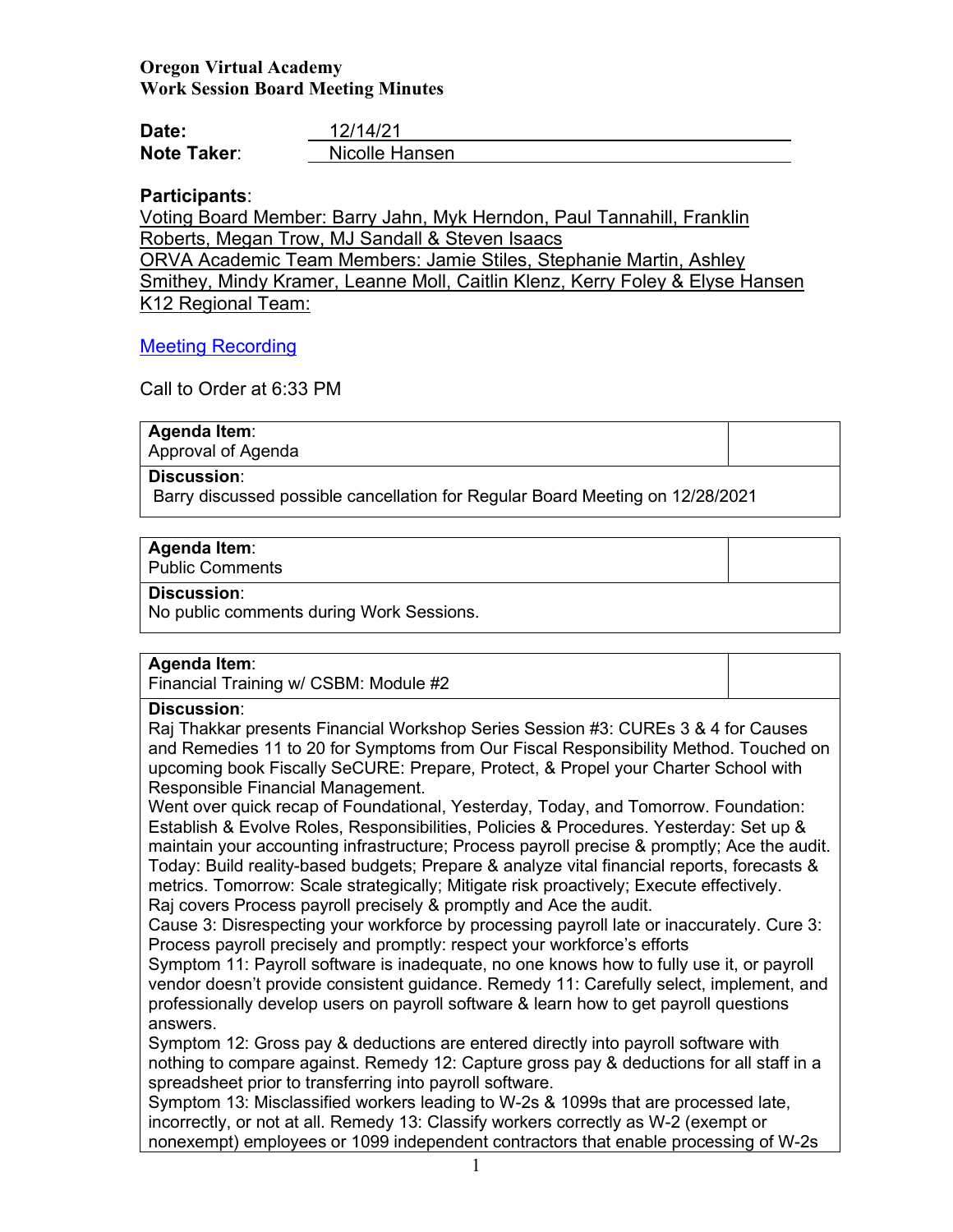& 1099s precisely & promptly.

Symptom 14: No rhyme or reason with remuneration. Remedy 14: Create & maintain a competitive compensation scale for all employees.

Symptom 15: Reactive payroll and/or HR policies and procedures are implemented only as needed. Remedy 15: Develop and maintain payroll/HR policies and procedures proactively.

Cause 4: Displaying how badly your financial house is out of order by flunking the audit. Cure 4: Ace the audit: demonstrate your financial house is in order.

Symptom 16: Not comprehending auditors' seemingly endless requests. Remedy 16: Fully understand what auditors ask for and why.

Symptom 17: Dealing with the audit only after the fiscal year is over. Remedy 17: Prepare for the audit throughout the fiscal year.

Symptom 18: Not understanding or not being transparent with the audit results. Remedy 18: Be fluent in and fully transparent with audit results.

Symptom 19: Dropping the ball on improvements post-audit. Remedy 19: Follow through on all written and verbal improvements post-audit.

Symptom 20: Believing an unqualified audit opinion is the only goal. Remedy 20: Recognize that an unqualified audit is helpful but does not necessarily indicate healthy finances.

Goals of financial workshops: Increase your Responsible Financial Management-Intelligence Quotient (RFM-IQ); Prevent your school from being closed due to financial mismanagement, the #1 reason for charter school closures; Empower your Board & Management Team to understand & practice responsible financial management as well as make informed decisions to support students & staff.

# **Agenda Item**:

Discuss/update Board Calendar

## **Discussion**:

Annual Report and Academic Report to NB postponed until January/February – Admin team will present report to Board.

Barry mentioned Board Goals; Board Goals Committee to meet prior to Board Meeting in January to decide what's next, what is relevant/not relevant, and how they would like to move forward.

CSBM budget forecasting moved to January 2022.

Jamie discussed reviewing ISP check procedure for students and families. Starting the 22-23 school year, implement new process offering Kajeet devices to student who need internet access rather than mailing ISP checks out at end of semester.

Audit Report approval moved to January.

Staff Climate Survey moved to February.

ORVA Board to go over Board Self-Evaluation Report as a group during January work session.

Myk and Hallie to go over ORVA budget and December financial report in January. Barry asked Jamie if we have an estimate of early grads, Jamie stated there are 29 midyear graduates, 12 for sure. Grades are pending.

# **Agenda Item**:

Administrator Evaluation System Update

## **Discussion**:

Jamie: All administrators will be evaluated in-house; New & improved admin evaluation system. In past practices, K12 used to evaluate some admin, & others who were Board employed didn't go through any formal eval process; Emphasized importance of having opportunities for reflection, accountability and expectations of staff and ourselves, and to have goals and high expectations to ensure we are always moving forward for student achievement and success.